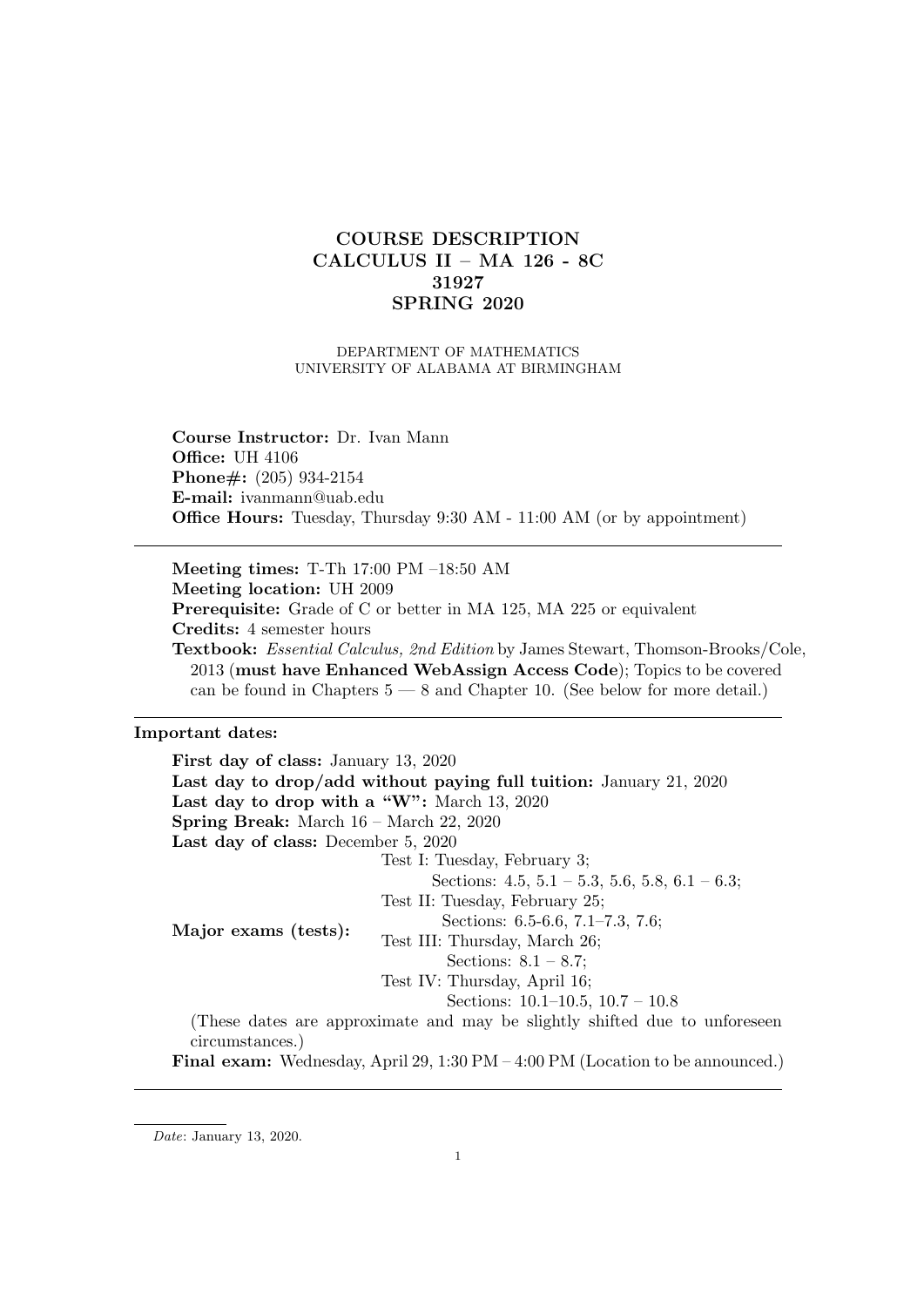#### 2 DEPARTMENT OF MATHEMATICS UNIVERSITY OF ALABAMA AT BIRMINGHAM

## Course policies:

- Please make sure that you are able to receive e-mail through your Blazer-ID account. Official course announcements may be sent to that address.
- Email me directly and I will respond, but not always immediately. In particular, after 9:00 at night I may not see any emails until the next day. You can email me through Canvas, but those emails may not appear on my main inbox.
- If you are contacted by the Early Alert Program, you should consider taking advantage of the services it offers. Various services to assist you are also listed in the Student Resources section of the Blazernet web site.
- If you wish to request a disability accommodation please contact DSS at 934-4205 or at dss@uab.edu.
- The two lowest quiz grades and the two lowest homework grades will be dropped to account for any missed assignments due to illness or any other circumstance.
- If a test is missed due to a serious verifiable circumstance or official university business, the test grade will be replaced with the final exam score. Otherwise, if you miss an exam you will receive a zero score for this exam. In the unlikely event when two or more midterm tests are missed due to a serious verifiable circumstance or official university business, the matter will be resolved on the case by case basis in cooperation between the student, the instructor, and the coordinator of Calculus II classes. In any case you must inform your instructor of such circumstances before the exam takes place.
- No books or class notes will be allowed during any of the tests or quizzes (but, see under tests below).
- Calculators which do not have access to the internet will be allowed during tests and/or quizzes.
- A  $5'' \times 8''$  Quick Reference Card made by the student will also be allowed on all major exams (tests and final exam), but not on quizzes.

#### Methods of teaching and learning:

- Class meetings of 110 minutes consisting of lectures and discussions of examples and homework problems. Time also includes quizzes and four (50-minute) inclass tests.
- You are expected to undertake at least 10 hours of private study and homework per week.
- The online homework system Webassign will be used (look for more information below).

#### Assessment procedures:

- Student achievement will be assessed by the following measures:
	- Regular homework. Both online and on-paper homework will be regularly assigned. Feedback is provided online when wrong answers are given. Students are encouraged to retake the homework problems (with randomly changed parameters) until they obtain correct answers. Online homework contributes 10% to the course average.

In addition to the online homework, regular (on-paper) homework will also be assigned to be turned in on paper for grading by the course assistant/instructor.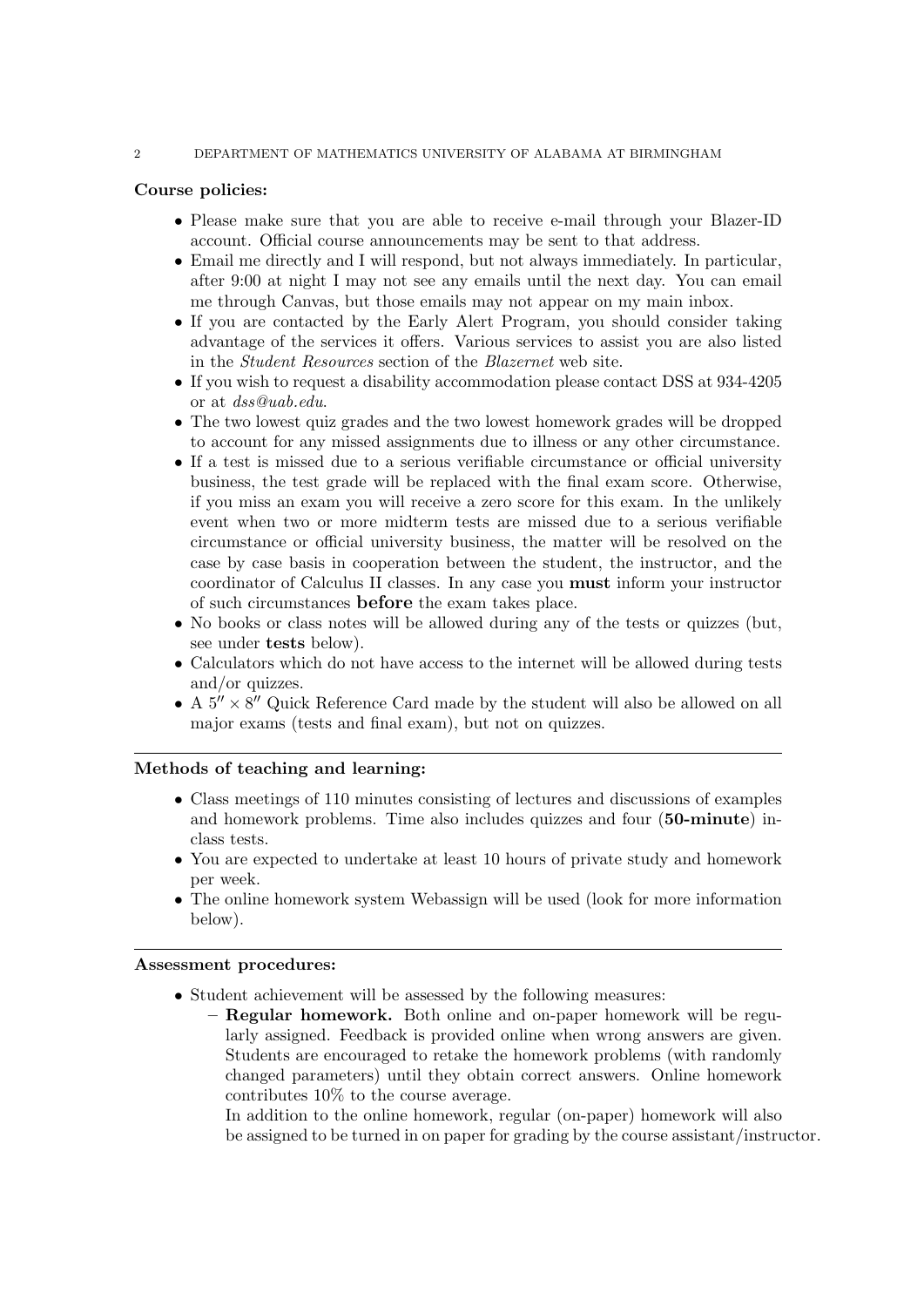(See below for the contribution of the on-paper homework to the course average.)

Keep in mind that problems on tests are usually modeled after homework problems. Staying on top of homework is therefore extremely important.

- (Unannounced) quizzes. Quiz problems are similar to the homework problem sets. This allows students to gauge whether they are ready to work problems in a test situation.
- Class Attendance and group work The roll will be kept as part of each class meeting. If you are unable to attend class, you must email me before that class takes place and bring a verifiable excuse later.

Students will also be required to work in small groups under the supervision of the course instructor and the course assistant.

- $-$  Quizzes, on paper-homework and group work contribute 15% to the course average.
- Four in class tests including short questions with no or limited partial credit (Part I) as well as problems requiring in depth understanding (including word-problems) for which partial credit is awarded where appropriate. Each test contributes 10% to the course average.
- A 150-minute comprehensive final examination including Part I and Part II type problems. The final contributes 35% to the course average.
- Your course performance is your course average (including the final exam score). This is a number between 0 and 100.
- Your final grade is determined according to the following table:

| Course performance: $  88-100   75-87   62-74   50-61  $ below 50 |  |  |  |
|-------------------------------------------------------------------|--|--|--|
| Final Grade:                                                      |  |  |  |

• In addition your course grade may be raised by a strong performance on the final exam (normally at most one letter grade).

Tips:

- Help is available in the Math Learning Lab (HHB 202); M–Th, 9:00 AM –8:00 PM, F 9:00 AM –3:00 PM. It is closed during official UAB holidays and breaks. Limited hours are available during final exams.
- Past exams given in Calculus II are posted on the math dept website

### www.uab.edu/cas/mathematics

for student practice. Click on Calculus Testbank under the Resources and Student Resources links.

- Come to class, on time, and take notes.
- Don't get behind.
- By working steadily and regularly, you will increase your chances to succeed in this course.
- Remember, being a full-time student is a full-time job.

#### How to get started on Enhanced WebAssign:

- (1) Go to www.webassign.net and click on I HAVE A CLASS KEY in the sign in link.
- (2) Enter the following course key for MA  $126 CT$ , 8:00 AM 8:50 AM: